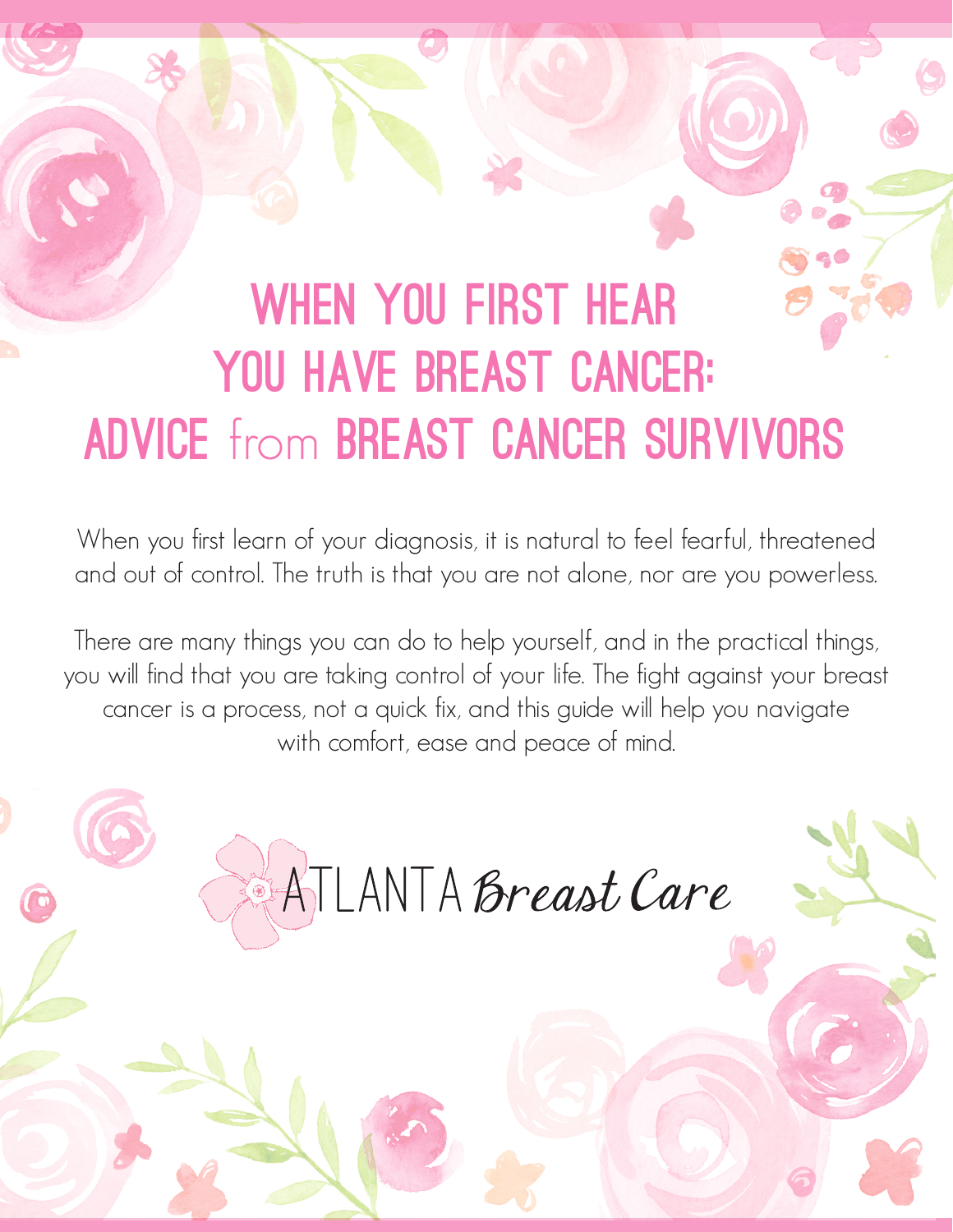## WHEN YOU FIRST LEARN OF YOUR DIAGNOSIS



Assemble two teams: one for medical support and one for spiritual/social support. Women who have strong medical and spiritual /social support tend to do better in their recovery.

Your medical team will first consist of your oncology doctors (a breast surgeon, a plastic surgeon, a medical oncologist, and radiation oncologist), their nurses, P.A.s and a Nurse Navigator. Your surgeon can recommend members for your team for you to consider. Get their office telephone numbers, cell numbers, and FAX numbers. and put all this information in your notebook (see the section on how to make the notebook). TWO

Talk to your doctors about any concerns you have, make a list of questions and ask them, ask for explanations when you don't fully understand, ask for information to be repeated if you need to do so—and then listen and write (or have someone do it for you) down the answers. Check to make sure you have the correct information and full understanding. Don't worry about asking too many questions; your doctors want you to be well-informed. They are your partners in getting you well.

If possible, take someone with you to your medical appointments. They can be responsible for taking notes so that you review later and reflect on the information. They can also act as a resource to check your memory of what was explained, advised and counseled.

The second part of your medical team is your internist, gynecologist, cardiologist, or any other doctor you feel needs to be kept in the loop. Include them in the lab results and any materials related to your tests, etc. They will be your long-term support and will weigh measures taken by the surgeons and oncologist against your pre-existing medical background in advising and treating you in the future.

The Nurse Navigator will walk with you through the tests you may have done and is available to answer any questions. She is a wonderful, strong support and the source of many kinds of information such as getting you plugged in to the other services Piedmont will supply for you as a breast cancer patient: a cancer nutritionist, exercise, massage, cooking classes and many others.

Incredibly good advice to pass on to you at the very beginning is:

- Don't read about your cancer on the internet. There are over 15 types of breast cancer and they are complex and treated very differently in different patients.
- Don't listen to the "tales" even well-intentioned friends want to tell you. Your cancer may be very different and your processes and outcomes different as well.
- Do listen to your doctors, trust them and do what they tell you to do. They are weighing you, your individual needs and circumstances and formulating the best outcome just tailor-made for you and your health.
- Do read Breast Cancer, Treatment Handbook, 7th edition, by Judy C. Kneece, RN, OCN. This available through the Nurse Navigator.



Your spiritual/social team is more personal (but no less important) to help you stay balanced, positive and peaceful THREE <sup>tour spiritual/social</sup><br>through the process.

- Contact your spiritual advisor, priest, minister, rabbi for prayers and support.
- Put together a prayer support team with whom you be transparent and share your deepest needs.
- Send out general email blasts or Caring Bridge updagtes for everyone who cares for you and wants to be in touch. This way you can be certain of the accuracy of the information you wish to share, and your friends feel valued and connected.
- • Have someone else maintain the communication for you if it becomes too cumbersome. However, I found it therapeutic, writing on my iPhone on the way home from each appointment (I was not driving) and reading it back to my husband to check our memories of what had really happened. It was a great way for us to process together. Our friends began letting us know that they depended on those emails, and my husband took over after each surgery. Your friends will be grateful to know how you are! Allow them to love you.
- Compile a list of telephone numbers of those friends who don't use email and contact them with updates as well. You can appoint a contact person who will call them for you and relay the information in the emails.

**EVERYDAY MATTERS WITH A MASTECTOMY** Having breast cancer did not mean we were no pretty and attractive. It made us smile and lifted our spirits.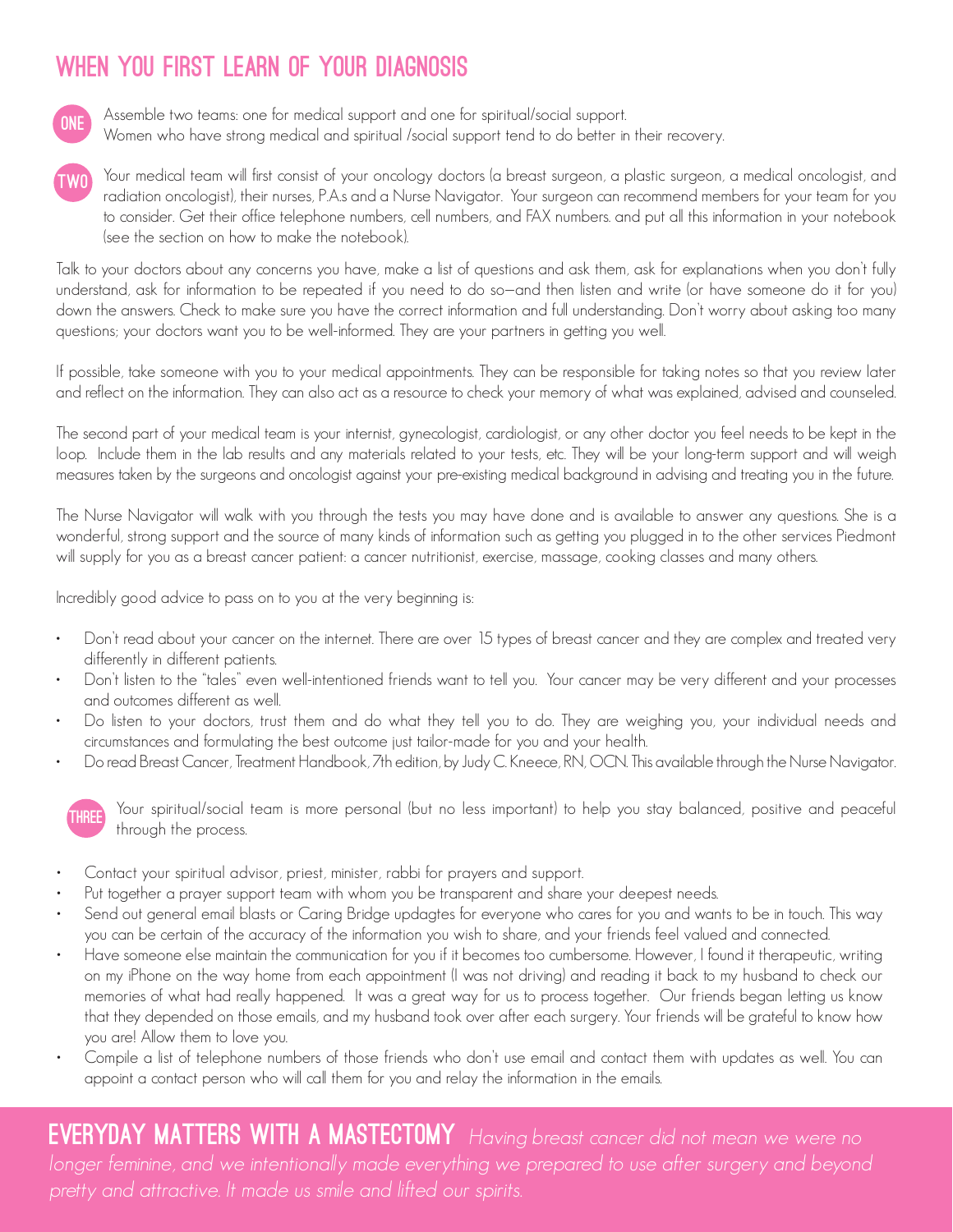#### PILLOWS can provide basic comfort following surgery as aids for sitting, sleeping and riding in a car

- If you have mastectomy, single or bilateral, you will benefit from having one (for a single mastectomy) or two (for a bilateral) baby pillows to rest and support under your arms until reconstruction is over. These pillows will help you in riding in a car, with your drains, and when you sleep.
- Should you have the latisimus dorsi flap (back muscle) reconstruction, your baby pillow will be your best friend wherever you go during the first month after your surgery. While sitting or lying down, the pillow is a great support for your back. While sleeping, you can tuck the pillow under your arm on the side of the mastectomy (if you had a single mastectomy).
- You can buy these pillows at any linen store, department store, or Amazon.com.
- These pillows will protect and cushion you. They will make you more comfortable while you have your drains.
- Be certain to get more than one pillow case so that you can wash them.

## Riding in a Car

- When you travel in a car following surgery, one pillow can be placed between your breasts and the seatbelt as a cushion and for protection while you are healing. Another small pillow can be placed under your arm while you rest the other on the arm rest. You will be most comfortable staying as still as possible and not "jiggled" around while riding.
- If you have the back muscle reconstruction, tucking an additional baby pillow on your back against the incision has been helpful.

#### **DRAINS AND CAMISOLE:** How to dress after the surgery

- Following surgery, you will have two drains per side of mastectomy under your arms for a period of at least 5 days and up to a few weeks. You will be instructed on the care of your drains before you leave the hospital, and the plastic surgeon will take them out when your drainage has decreased the required amount.
- While you will be instructed in the care of the drains when you go home, you may need help in measuring the fluid from the drains, although you certainly may do it yourself.
- The drains look like small plastic bulbs at the end of straw-like tubes which come from under your arms. They are secured by stitches so that they will not be pulled out. However, you want to be careful not to tug on them when cleaning the drains. You may find that you are sore under your arms where the drains are attached.
- You will also need to have some method of dealing with the presence of the drains when you dress. Some suggestions would be:
- Choose something as simple as pinning them with a safety pin inside your shirt or pajamas (they have a place in the top for pins) or more specialized as wearing a mastectomy camisole with pockets in the front to hold the drains. For a further list of places to get the camisole, talk with the Nurse Navigator. You will need a prescription for the camisole and that can be obtained from your breast surgeon or plastic surgeon. It is best to shop for these before surgery as you may need to go to more than one place for your size and you may want to wear it home from the hospital.
- While you have the drains, if you need to dress to go out, you will need a shirt large enough to go around the waist area where the drains are being held.
- Drains are your friends, but it is a red letter day when they come out—taking them out may prick, pull or feel tender, but it doesn't hurt—celebrate a milestone!
- After the drains are removed, you will need some kind of support while still recovering from surgery. We used 100% cotton soft camisoles from Old Navy. At under \$10, you can have several! Also, Spanx makes a great snap-in-the-front bra which can be very easy to manage.

#### **HUGS:** Loved ones will want to comfort you during this time; how to to accept and give hugs

- Before surgery, if you have certain tests, i.e., the stereotactic mammogram, and certainly following surgery, you will find that your chest area is tender and sore from the procedure. Any contact that applies pressure to your chest, or to the area of reconstruction, like a hug, can cause some pain and discomfort. The best thing to do is to tell your family and friends how you can be touched and hugged. They want to help you heal, and physical touch is immensely comforting.
- Unfortunately, there are times when you simply do not have the opportunity to verbally stop physical contact.
- By turning your shoulder toward the approaching contact, you can allow a hug that will not press on your surgery.
- Wearing your pocket book in front of your chest will provide a shield against someone pressing into you when you are in public.